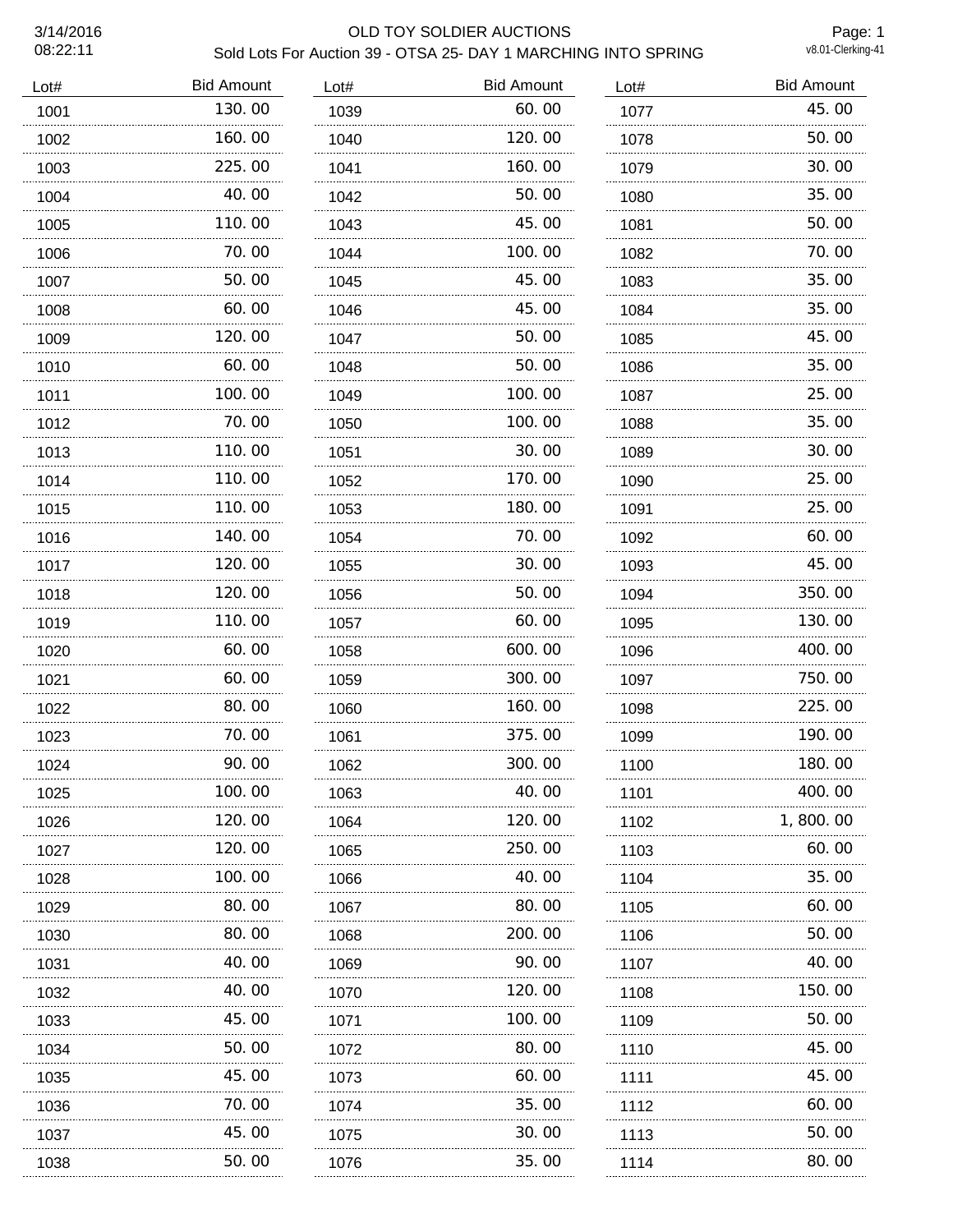## 3/14/2016 OLD TOY SOLDIER AUCTIONS Sold Lots For Auction 39 - OTSA 25- DAY 1 MARCHING INTO SPRING

Page: 2<br>v8.01-Clerking-41

| Lot# | <b>Bid Amount</b> | Lot# | <b>Bid Amount</b> | Lot# | <b>Bid Amount</b> |
|------|-------------------|------|-------------------|------|-------------------|
| 1115 | 100.00            | 1153 | 100.00            | 1191 | 225.00            |
| 1116 | 80.00             | 1154 | 200.00            | 1192 | 250.00            |
| 1117 | 50.00             | 1155 | 60.00             | 1193 | 375.00            |
| 1118 | 50.00             | 1156 | 60.00             | 1194 | 110.00            |
| 1119 | 50.00             | 1157 | 40.00             | 1195 | 110.00            |
| 1120 | 70.00             | 1158 | 20.00             | 1196 | 100.00            |
| 1121 | 200.00            | 1159 | 35.00             | 1197 | 90.00             |
| 1122 | 110.00            | 1160 | 35.00             | 1198 | 80.00             |
| 1123 | 80.00             | 1161 | 100.00            | 1199 | 120.00            |
| 1124 | 140.00            | 1162 | 100.00            | 1200 | 160.00            |
| 1125 | 30.00             | 1163 | 60.00             | 1201 | 140.00            |
| 1126 | 130.00            | 1164 | 80.00             | 1202 | 325.00            |
| 1127 | 100.00            | 1165 | 120, 00           | 1203 | 130.00            |
| 1128 | 120.00            | 1166 | 120.00            | 1204 | 100.00            |
| 1129 | 110.00            | 1167 | 160.00            | 1205 | 110.00            |
| 1130 | 80.00             | 1168 | 120.00            | 1206 | 120.00            |
| 1131 | 20.00             | 1169 | 90.00             | 1207 | 120.00            |
| 1132 | 10.00             | 1170 | 100.00            | 1208 | 160.00            |
| 1133 | 80.00             | 1171 | 90.00             | 1209 | 110.00            |
| 1134 | 60.00             | 1172 | 100.00            | 1210 | 120.00            |
| 1135 | 20.00             | 1173 | 90.00             | 1211 | 110.00            |
| 1136 | 20.00             | 1174 | 170.00            | 1212 | 130.00            |
| 1137 | 10.00             | 1175 | 200.00            | 1213 | 100.00            |
| 1138 | 10.00             | 1176 | 60.00             | 1214 | 70.00             |
| 1139 | 15.00             | 1177 | 110.00            | 1215 | 70.00             |
| 1140 | 30.00             | 1178 | 140.00            | 1216 | 90.00             |
| 1141 | 30.00             | 1179 | 130.00            | 1217 | 100. 00           |
| 1142 | 40.00             | 1180 | 130. 00           | 1218 | 120.00            |
| 1143 | 30.00             | 1181 | 130.00            | 1219 | 70.00             |
| 1144 | 40.00             | 1182 | 60.00             | 1220 | 80.00             |
| 1145 | 60.00             | 1183 | 60.00             | 1221 | 70. 00            |
| 1146 | 60.00             | 1184 | 50.00             | 1222 | 50.00             |
| 1147 | 50.00             | 1185 | 80.00             | 1223 | 60.00             |
| 1148 | 50.00             | 1186 | 80.00             | 1224 | 70. 00            |
| 1149 | 30.00             | 1187 | 60.00             | 1225 | 80.00             |
| 1150 | 30.00             | 1188 | 60.00             | 1226 | 70.00             |
| 1151 | 50.00             | 1189 | 70.00             | 1227 | 50.00             |
| 1152 | 70.00             | 1190 | 60.00             | 1228 | 80.00             |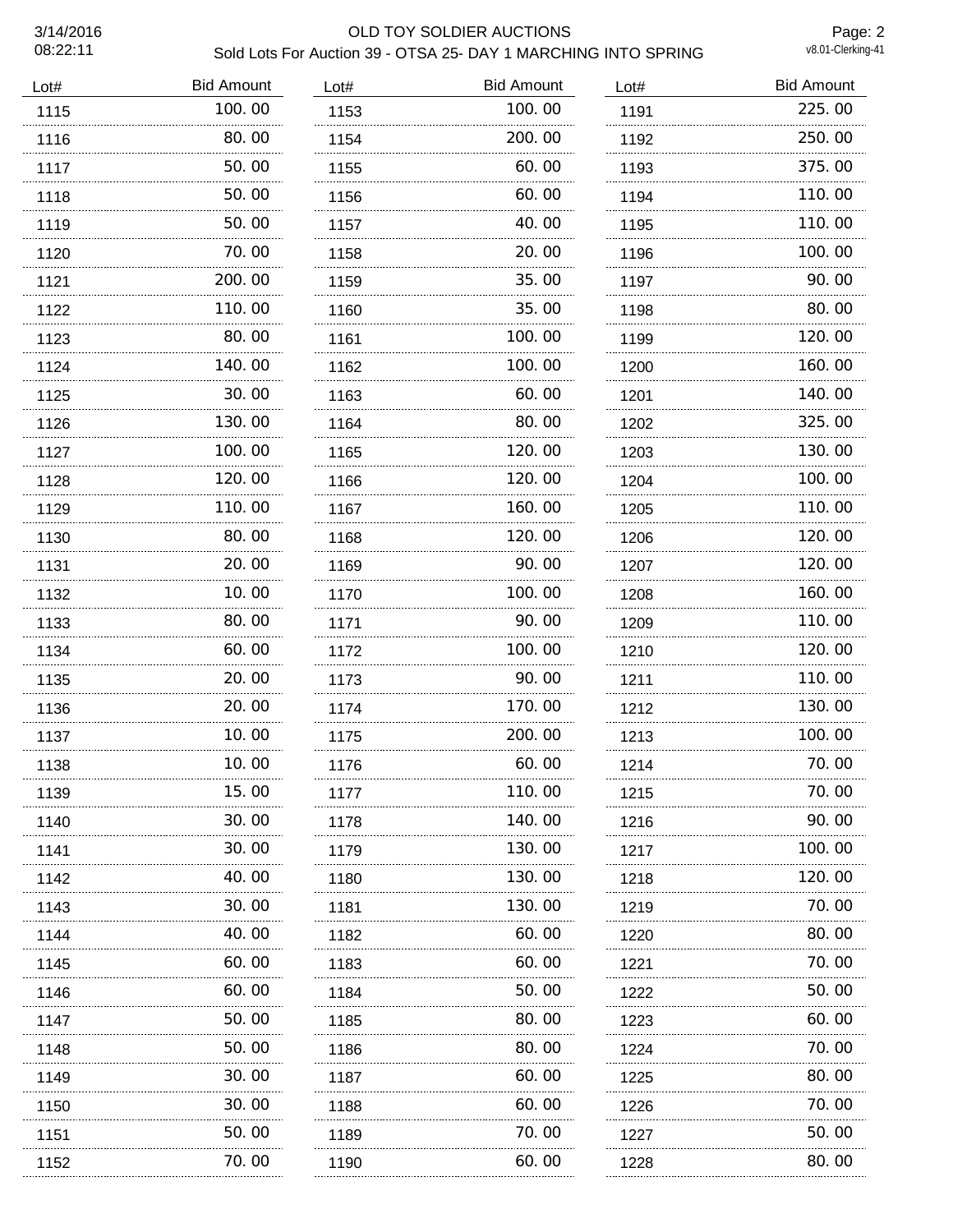## 3/14/2016 OLD TOY SOLDIER AUCTIONS Sold Lots For Auction 39 - OTSA 25- DAY 1 MARCHING INTO SPRING

Page: 3<br>v8.01-Clerking-41

| Lot# | <b>Bid Amount</b> | Lot# | <b>Bid Amount</b> | Lot# | <b>Bid Amount</b> |
|------|-------------------|------|-------------------|------|-------------------|
| 1229 | 50.00             | 1267 | 170.00            | 1305 | 60.00             |
| 1230 | 45.00             | 1268 | 45.00             | 1306 | 30.00             |
| 1231 | 45.00             | 1269 | 45.00             | 1307 | 60.00             |
| 1232 | 50.00             | 1270 | 90.00             | 1308 | 15.00             |
| 1233 | 45.00             | 1271 | 170.00            | 1309 | 10.00             |
| 1234 | 40.00             | 1272 | 120.00            | 1310 | 30.00             |
| 1235 | 35.00             | 1273 | 50.00             | 1311 | 50.00             |
| 1236 | 100.00            | 1274 | 60.00             | 1312 | 25.00             |
| 1237 | 50.00             | 1275 | 25.00             | 1313 | 35.00             |
| 1238 | 100.00            | 1276 | 20,00             | 1314 | 30.00             |
| 1239 | 70.00             | 1277 | 25.00             | 1315 | 20.00             |
| 1240 | 60.00             | 1278 | 40.00             | 1316 | 20.00             |
| 1241 | 120.00            | 1279 | 70.00             | 1317 | 170.00            |
| 1242 | 110.00            | 1280 | 40.00             | 1318 | 15.00             |
| 1243 | 100.00<br>.       | 1281 | 275.00            | 1319 | 35.00             |
| 1244 | 25.00             | 1282 | 45.00             | 1320 | 50.00             |
| 1245 | 40.00<br>.        | 1283 | 35.00             | 1321 | 35.00             |
| 1246 | 100.00            | 1284 | 20.00             | 1322 | 70.00             |
| 1247 | 100.00            | 1285 | 20.00             | 1323 | 50.00             |
| 1248 | 100.00            | 1286 | 25.00             | 1324 | 35.00             |
| 1249 | 120, 00           | 1287 | 20,00             | 1325 | 45.00             |
| 1250 | 700.00            | 1288 | 25.00             | 1326 | 40.00             |
| 1251 | 600.00            | 1289 | 20.00             | 1327 | 45.00             |
| 1252 | 800.00            | 1290 | 25.00             | 1328 | 100.00            |
| 1253 | 600.00            | 1291 | 50.00             | 1329 | 30.00             |
| 1254 | 300.00            | 1292 | 20.00             | 1330 | 60.00             |
| 1255 | 200.00            | 1293 | 10.00             | 1331 | 25.00             |
| 1256 | 100.00            | 1294 | 70.00             | 1332 | 70.00             |
| 1257 | 110.00            | 1295 | 20.00             | 1333 | 25.00             |
| 1258 | 200.00            | 1296 | 20.00             | 1334 | 350.00            |
| 1259 | 100.00            | 1297 | 120.00            | 1335 | 50.00             |
| 1260 | 60.00             | 1298 | 40.00             | 1336 | 30.00             |
| 1261 | 80.00             | 1299 | 25.00             | 1337 | 40.00             |
| 1262 | 60.00             | 1300 | 50.00             | 1338 | 80.00             |
| 1263 | 80.00             | 1301 | 30.00             | 1339 | 170.00            |
| 1264 | 180.00            | 1302 | 25.00             | 1340 | 40.00             |
| 1265 | 190.00<br>.       | 1303 | 25.00             | 1341 | 90.00             |
| 1266 | 150. 00           | 1304 | 80.00             | 1342 | 80.00             |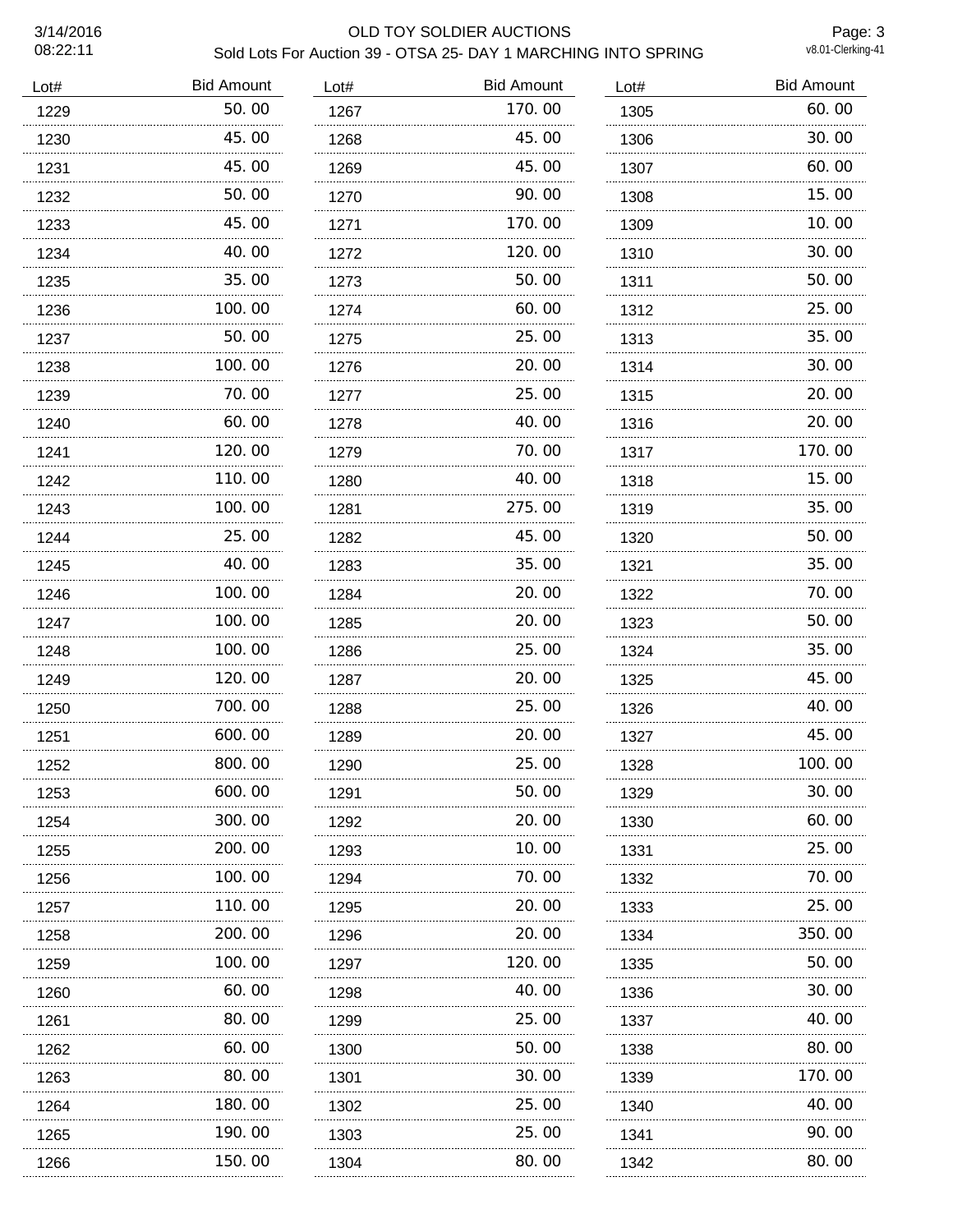# 3/14/2016 OLD TOY SOLDIER AUCTIONS Sold Lots For Auction 39 - OTSA 25- DAY 1 MARCHING INTO SPRING

Page: 4<br>v8.01-Clerking-41

| Lot# | <b>Bid Amount</b> | Lot# | <b>Bid Amount</b> | Lot# | <b>Bid Amount</b> |
|------|-------------------|------|-------------------|------|-------------------|
| 1343 | 90.00             | 2016 | 35.00             | 2054 | 30.00             |
| 1344 | 45.00             | 2017 | 25.00             | 2055 | 80.00             |
| 1345 | 110.00            | 2018 | 60.00             | 2056 | 40.00             |
| 1346 | 20.00             | 2019 | 60.00             | 2057 | 25.00             |
| 1347 | 60.00             | 2020 | 40.00             | 2058 | 45.00             |
| 1348 | 40.00             | 2021 | 15.00             | 2059 | 40.00             |
| 1349 | 50.00             | 2022 | 25.00             | 2060 | 45.00             |
| 1350 | 40.00             | 2023 | 25,00             | 2061 | 60.00             |
| 1351 | 40.00             | 2024 | 20.00             | 2062 | 45.00             |
| 1352 | 30.00             | 2025 | 35.00             | 2063 | 45.00             |
| 1353 | 70.00             | 2026 | 50.00             | 2064 | 35.00             |
| 1354 | 90.00             | 2027 | 35.00             | 2065 | 40.00             |
| 1355 | 25.00             | 2028 | 35.00             | 2066 | 35.00             |
| 1356 | 25.00             | 2029 | 30.00             | 2067 | 35.00             |
| 1357 | 110.00            | 2030 | 45.00             | 2068 | 45.00             |
| 1358 | 70.00             | 2031 | 45.00             | 2069 | 50.00             |
| 1359 | 70.00             | 2032 | 120.00            | 2070 | 45.00             |
| 1360 | 10.00             | 2033 | 45.00             | 2071 | 70.00             |
| 1361 | 35.00             | 2034 | 150.00            | 2072 | 40.00             |
| 1362 | 30.00             | 2035 | 90.00             | 2073 | 60.00             |
| 1363 | 35.00             | 2036 | 35.00             | 2074 | 100.00            |
| 1364 | 140.00            | 2037 | 35.00             | 2075 | 40.00             |
| 1365 | 110.00            | 2038 | 150.00            | 2076 | 30.00             |
| 2001 | 30.00             | 2039 | 60.00             | 2077 | 120.00            |
| 2002 | 40.00             | 2040 | 45.00             | 2078 | 35.00             |
| 2003 | 30.00             | 2041 | 35.00             | 2079 | 70.00             |
| 2004 | 50.00             | 2042 | 120. 00           | 2080 | 50.00             |
| 2005 | 30.00             | 2043 | 45.00             | 2081 | 30.00             |
| 2006 | 60.00             | 2044 | 110.00            | 2082 | 35.00             |
| 2007 | 50.00             | 2045 | 30.00             | 2083 | 35.00             |
| 2008 | 25.00             | 2046 | 45.00             | 2084 | 35.00             |
| 2009 | 25.00             | 2047 | 45.00             | 2085 | 70.00             |
| 2010 | 25.00             | 2048 | 150.00            | 2086 | 70.00             |
| 2011 | 80.00             | 2049 | 35.00             | 2087 | 120.00            |
| 2012 | 50.00             | 2050 | 40.00             | 2088 | 30.00             |
| 2013 | .<br>30.00        | 2051 | 35.00             | 2089 | 170.00            |
| 2014 | 25.00             | 2052 | 60.00             | 2090 | 160.00            |
| 2015 | 40.00             | 2053 | 50.00             | 2091 | 100.00            |
|      |                   |      |                   |      |                   |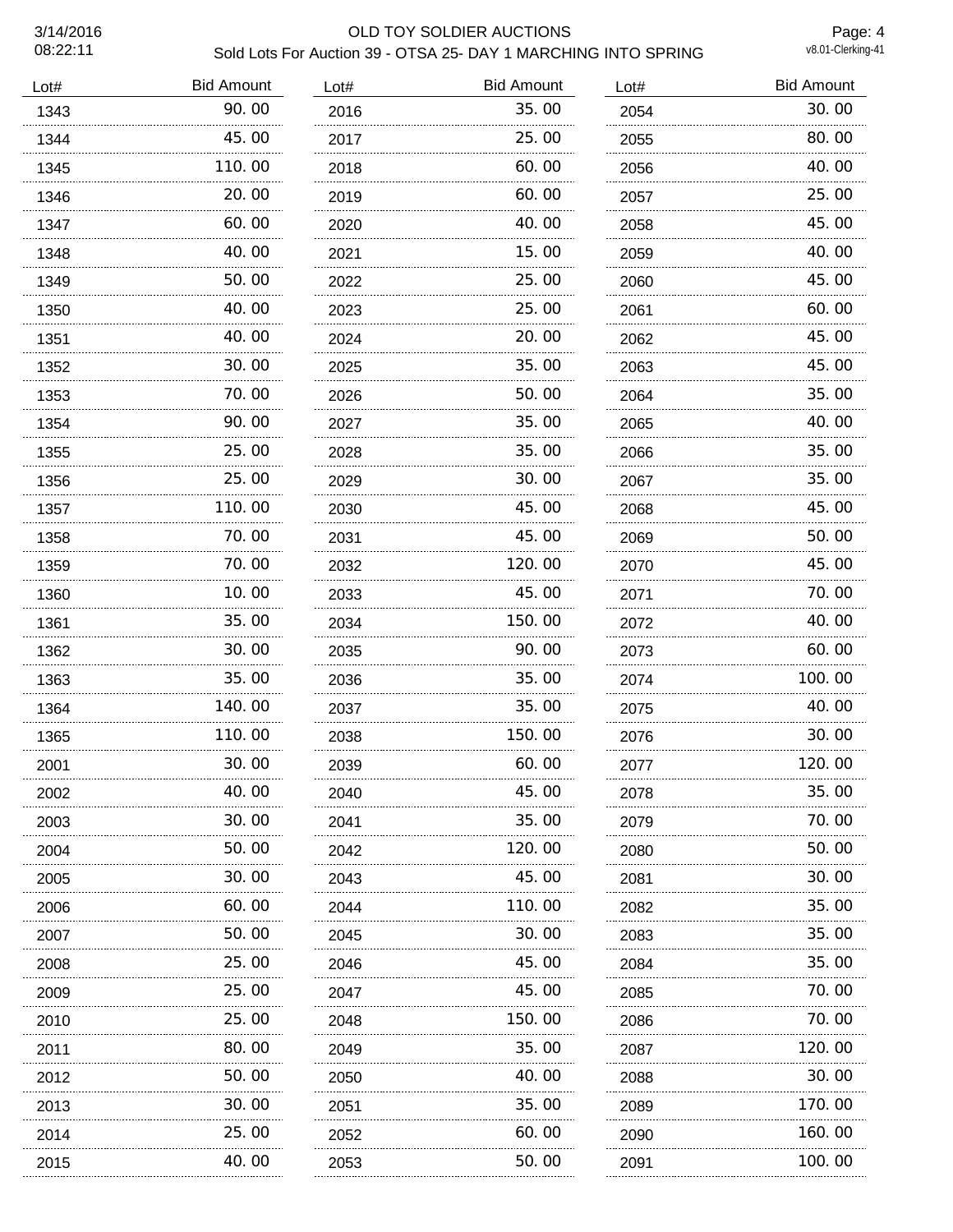# 3/14/2016 OLD TOY SOLDIER AUCTIONS Sold Lots For Auction 39 - OTSA 25- DAY 1 MARCHING INTO SPRING

Page: 5<br>v8.01-Clerking-41

| Lot# | <b>Bid Amount</b> | Lot# | <b>Bid Amount</b> | Lot# | <b>Bid Amount</b> |
|------|-------------------|------|-------------------|------|-------------------|
| 2092 | 40.00             | 2130 | 25.00             | 2168 | 30.00             |
| 2093 | 100.00            | 2131 | 70.00             | 2169 | 25.00             |
| 2094 | 45.00             | 2132 | 30.00             | 2170 | 30.00             |
| 2095 | 60.00             | 2133 | 110.00            | 2171 | 110.00            |
| 2096 | 45.00             | 2134 | 110.00            | 2172 | 80.00             |
| 2097 | 45.00             | 2135 | 80.00             | 2173 | 60.00             |
| 2098 | 140.00            | 2136 | 70.00             | 2174 | 50.00             |
| 2099 | 50.00             | 2137 | 100.00            | 2175 | 35.00             |
| 2100 | 35.00             | 2138 | 40.00             | 2176 | 45.00             |
| 2101 | 45.00             | 2139 | 30.00             | 2177 | 35.00             |
| 2102 | 40.00             | 2140 | 45.00             | 2178 | 100.00            |
| 2103 | 25,00             | 2141 | 30.00             | 2179 | 40.00             |
| 2104 | 375.00<br>.       | 2142 | 30.00             | 2180 | 45.00             |
| 2105 | 40.00             | 2143 | 50.00             | 2181 | 35.00             |
| 2106 | 80.00             | 2144 | 50.00             | 2182 | 30.00             |
| 2107 | 130.00            | 2145 | 40.00             | 2183 | 50.00             |
| 2108 | 120.00            | 2146 | 50.00             | 2184 | 50.00             |
| 2109 | 30.00             | 2147 | 160.00            | 2185 | 30.00             |
| 2110 | 20.00             | 2148 | 35.00             | 2186 | 45.00             |
| 2111 | 80.00             | 2149 | 50.00             | 2187 | 50.00             |
| 2112 | 25,00             | 2150 | 45.00             | 2188 | 50.00             |
| 2113 | 60.00             | 2151 | 300.00            | 2189 | 30.00             |
| 2114 | 70.00             | 2152 | 20.00             | 2190 | 45.00             |
| 2115 | 70.00             | 2153 | 35.00             | 2191 | 45.00             |
| 2116 | 25.00             | 2154 | 30.00             | 2192 | 20.00             |
| 2117 | 90.00             | 2155 | 45.00             | 2193 | 20.00             |
| 2118 | 70.00             | 2156 | 45.00             | 2194 | 50.00             |
| 2119 | 50.00             | 2157 | 35.00             | 2195 | 40.00             |
| 2120 | 170.00            | 2158 | 40.00             | 2196 | 60.00             |
| 2121 | 30.00             | 2159 | 40.00             | 2197 | 70.00             |
| 2122 | 40.00             | 2160 | 40.00             | 2198 | 190.00            |
| 2123 | 70.00             | 2161 | 50.00             | 2199 | 160.00            |
| 2124 | 30.00             | 2162 | 40.00             | 2200 | 35.00             |
| 2125 | 100.00            | 2163 | 110.00            | 2201 | 45.00             |
| 2126 | 110. 00           | 2164 | 80.00             | 2202 | 10.00             |
| 2127 | 35.00             | 2165 | 30.00             | 2203 | 10.00             |
| 2128 | 30.00             | 2166 | 50.00             | 2204 | 20.00             |
| 2129 | 20.00             | 2167 | 30.00             | 2205 | 25.00             |
|      |                   |      |                   |      |                   |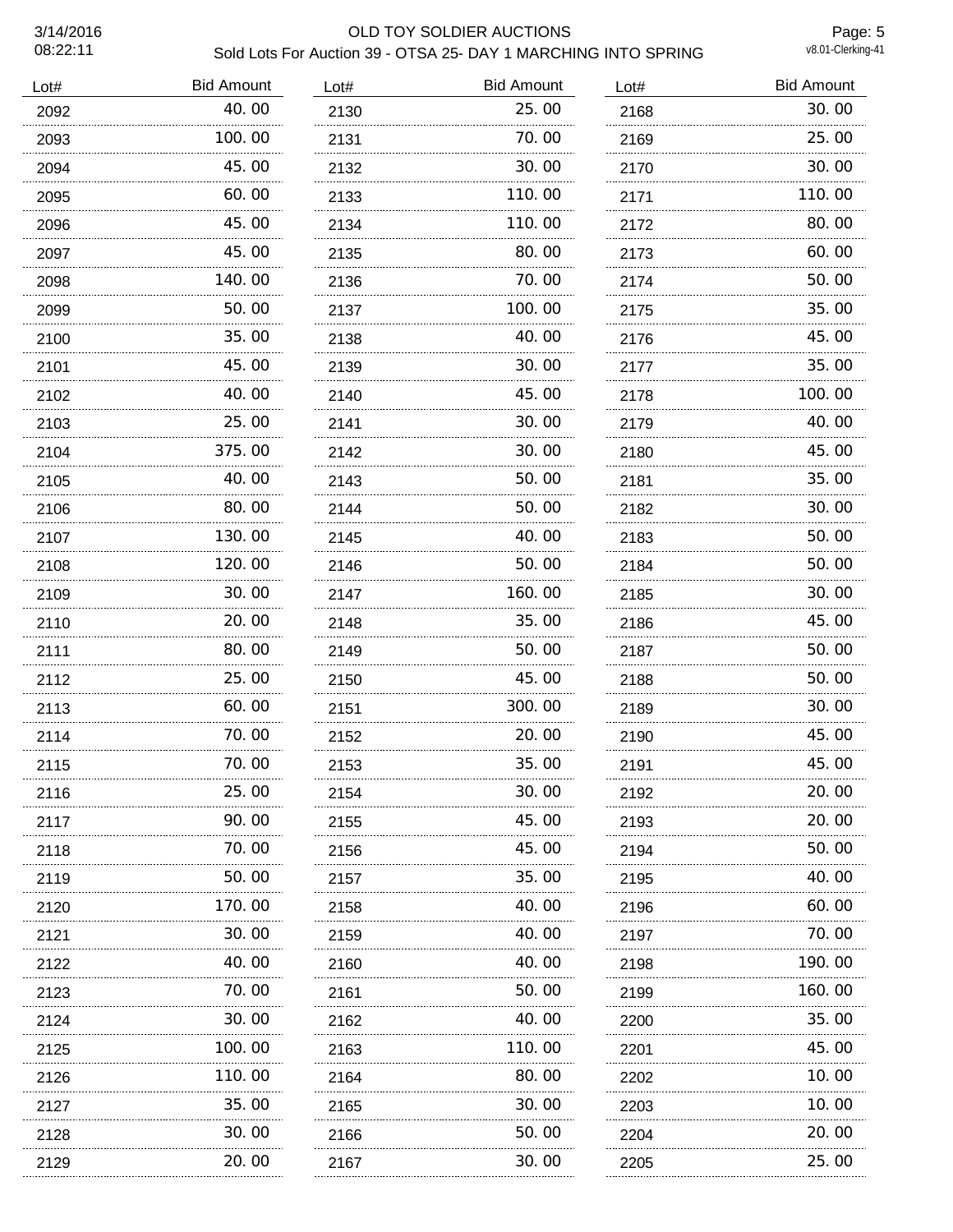## 3/14/2016 OLD TOY SOLDIER AUCTIONS Sold Lots For Auction 39 - OTSA 25- DAY 1 MARCHING INTO SPRING

Page: 6<br>v8.01-Clerking-41

| Lot# | <b>Bid Amount</b> | Lot# | <b>Bid Amount</b> | Lot# | <b>Bid Amount</b> |
|------|-------------------|------|-------------------|------|-------------------|
| 2206 | 170.00            | 2244 | 15.00             | 2282 | 35.00             |
| 2207 | 30.00             | 2245 | 20.00             | 2283 | 20.00             |
| 2208 | 25.00             | 2246 | 20.00             | 2284 | 110.00            |
| 2209 | 25.00             | 2247 | 40.00             | 2285 | 30.00             |
| 2210 | 20.00             | 2248 | 25.00             | 2286 | 25.00             |
| 2211 | 20.00             | 2249 | 20.00             | 2287 | 70.00             |
| 2212 | 45.00             | 2250 | 50.00             | 2288 | 60.00             |
| 2213 | 20.00             | 2251 | 20.00             | 2289 | 20.00             |
| 2214 | 80.00             | 2252 | 5.00              | 2290 | 20.00             |
| 2215 | 80.00             | 2253 | 5.00              | 2291 | 15.00             |
| 2216 | 80.00             | 2254 | 20.00             | 2292 | 70.00             |
| 2217 | 30.00             | 2255 | 10.00             | 2293 | 40.00             |
| 2218 | 100.00            | 2256 | 20.00             | 2294 | 35.00             |
| 2219 | 30.00             | 2257 | 35.00             | 2295 | 35.00             |
| 2220 | 30.00             | 2258 | 30.00             | 2296 | 35.00             |
| 2221 | 30.00             | 2259 | 50.00             | 2297 | 45.00             |
| 2222 | 35.00             | 2260 | 40.00             | 2298 | 160.00            |
| 2223 | 25.00             | 2261 | 40.00             | 2299 | 25.00             |
| 2224 | 25.00<br>.        | 2262 | 40.00             | 2300 | 30.00             |
| 2225 | 25.00             | 2263 | 50.00             | 2301 | 30.00             |
| 2226 | 20.00             | 2264 | 45.00             | 2302 | 30.00             |
| 2227 | 20.00             | 2265 | 45.00             | 2303 | 10.00             |
| 2228 | 25.00             | 2266 | 35.00             | 2304 | 20.00             |
| 2229 | 15.00             | 2267 | 50.00             | 2305 | 20.00             |
| 2230 | 30.00             | 2268 | 50.00             | 2306 | 40.00             |
| 2231 | 30.00             | 2269 | 60.00             | 2307 | 20.00             |
| 2232 | 35.00             | 2270 | 150.00            | 2308 | 5.00              |
| 2233 | 30.00             | 2271 | 45.00             | 2309 | 5.00              |
| 2234 | 45.00             | 2272 | 40.00             | 2310 | 5.00              |
| 2235 | 45.00             | 2273 | 35.00             | 2311 | 15.00             |
| 2236 | 35.00             | 2274 | 80.00             | 2312 | 60.00             |
| 2237 | 90.00             | 2275 | 30. 00            | 2313 | 70.00             |
| 2238 | 90.00             | 2276 | 15.00             | 2314 | 10.00             |
| 2239 | 20.00             | 2277 | 120.00            | 2315 | 30.00             |
| 2240 | 40.00             | 2278 | 160.00            | 2316 | 30.00             |
| 2241 | 45.00             | 2279 | 100.00            | 2317 | 35.00             |
| 2242 | 15.00<br>.        | 2280 | 10.00             | 2318 | 45.00             |
| 2243 | 20. 00            | 2281 | 100.00            | 2319 | 30.00             |
|      |                   |      |                   |      |                   |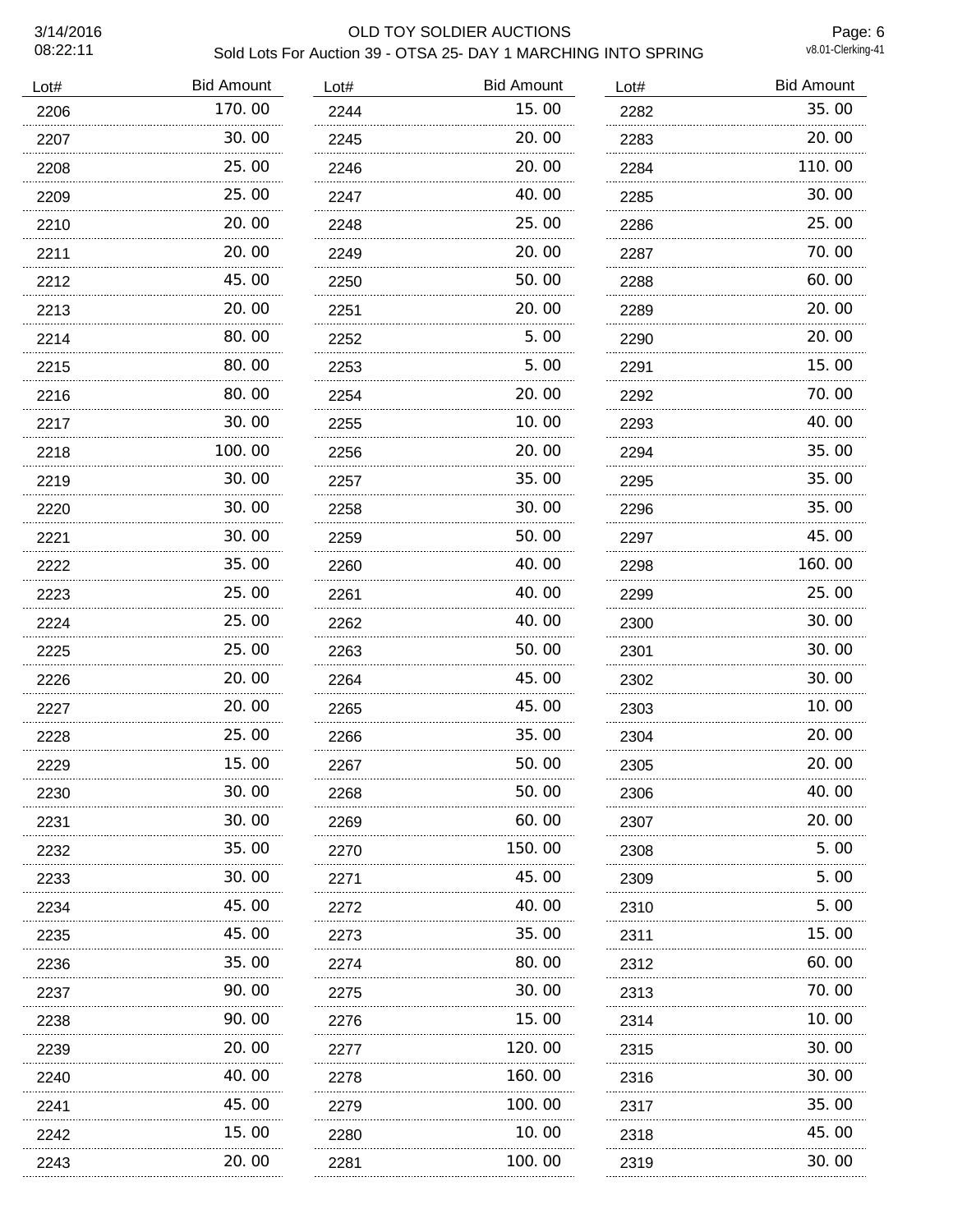#### 3/14/2016 OLD TOY SOLDIER AUCTIONS Sold Lots For Auction 39 - OTSA 25- DAY 1 MARCHING INTO SPRING

Page: 7<br>v8.01-Clerking-41

| Lot# | <b>Bid Amount</b> | Lot# | <b>Bid Amount</b> | Lot# | <b>Bid Amount</b> |
|------|-------------------|------|-------------------|------|-------------------|
| 2320 | 40.00             | 2358 | 15.00             | 2396 | 25.00             |
| 2321 | 50.00             | 2359 | 35.00             | 2397 | 10.00             |
| 2322 | 50.00             | 2360 | 10.00             | 2398 | 25.00             |
| 2323 | 45.00             | 2361 | 10.00             | 2399 | 90.00             |
| 2324 | 40.00             | 2362 | 20.00             | 2400 | 10.00             |
| 2325 | 35.00             | 2363 | 60.00             | 2401 | 10.00             |
| 2326 | 60.00             | 2364 | 45.00             | 2402 | 25.00             |
| 2327 | 90.00             | 2365 | 120.00            | 2403 | 20.00             |
| 2328 | 90.00             | 2366 | 20.00             | 2404 | 20.00             |
| 2329 | 30.00             | 2367 | 20.00             | 2405 | 20.00             |
| 2330 | 30.00             | 2368 | 20.00             | 2406 | 20.00             |
| 2331 | 45.00             | 2369 | 10.00             | 2407 | 20.00             |
| 2332 | 45.00             | 2370 | 80.00<br>.        | 2408 | 40.00             |
| 2333 | .<br>25.00        | 2371 | 20.00             | 2409 | 25.00             |
| 2334 | 60.00             | 2372 | 25.00             | 2410 | 40.00             |
| 2335 | 50.00             | 2373 | 20.00             | 2411 | 10.00             |
| 2336 | 35.00             | 2374 | 20.00             | 2412 | 40.00             |
| 2337 | 35.00             | 2375 | 20.00             | 2413 | 25.00             |
| 2338 | 50.00             | 2376 | 10.00             | 2414 | 40.00             |
| 2339 | 45.00             | 2377 | 20.00             | 2415 | 10.00             |
| 2340 | 60.00             | 2378 | 90.00             | 2416 | 5.00              |
| 2341 | 30.00             | 2379 | 20.00             | 2417 | 20.00             |
| 2342 | 25.00             | 2380 | 120.00            | 2418 | 10.00             |
| 2343 | 20.00             | 2381 | 25.00             | 2419 | 80.00             |
| 2344 | 35.00             | 2382 | 20.00             | 2420 | 35.00             |
| 2345 | 35.00             | 2383 | 25.00             | 2421 | 30.00             |
| 2346 | 40.00             | 2384 | 10.00             | 2422 | 20.00             |
| 2347 | 25.00             | 2385 | 80.00             | 2423 | 10.00             |
| 2348 | 30.00             | 2386 | 20.00             | 2424 | 40.00             |
| 2349 | 20.00             | 2387 | 40.00             | 2425 | 35.00             |
| 2350 | 20.00             | 2388 | 20,00             | 2426 | 35.00             |
| 2351 | 25.00             | 2389 | 25.00             | 2427 | 45.00             |
| 2352 | 30. OO<br>.       | 2390 | 20.00             | 2428 | 45.00             |
| 2353 | 50. 00            | 2391 | 35.00             | 2429 | 30.00             |
| 2354 | 60.00<br>.        | 2392 | 20.00             | 2430 | 35.00             |
| 2355 | 40.00             | 2393 | 120.00            |      |                   |
| 2356 | 10.00             | 2394 | 30.00             |      |                   |
| 2357 | 15.00             | 2395 | 20.00             |      |                   |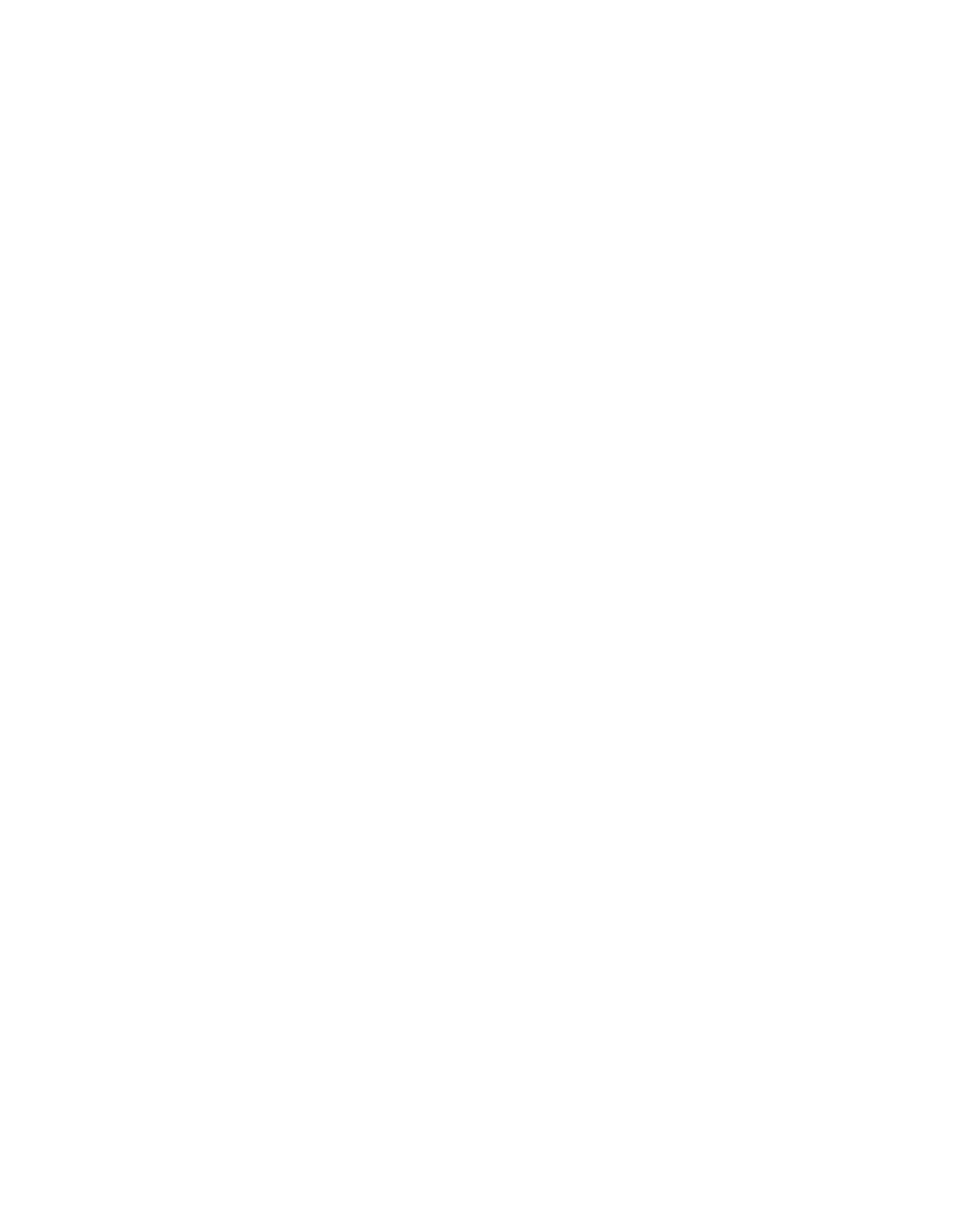#### 3/14/2016 OLD TOY SOLDIER AUCTIONS Sold Lots For Auction 41 - OTSA 25- DAY 2 MARCHING INTO SPRING

Page: 1<br>v8.01-Clerking-41

| <b>Bid Amount</b> | Lot# | <b>Bid Amount</b> | Lot# | <b>Bid Amount</b> | Lot# |
|-------------------|------|-------------------|------|-------------------|------|
| 35.00             | 3077 | 50.00             | 3039 | 50.00             | 3001 |
| 50.00             | 3078 | 100.00            | 3040 | 70.00             | 3002 |
| 130.00            | 3079 | 70.00             | 3041 | 110.00            | 3003 |
| 130.00            | 3080 | 120.00            | 3042 | 140.00            | 3004 |
| 250.00            | 3081 | 120.00            | 3043 | 130.00            | 3005 |
| 80.00             | 3082 | 90.00             | 3044 | 35.00             | 3006 |
| 170.00            | 3083 | 90.00             | 3045 | 40.00             | 3007 |
| 100.00            | 3084 | 60.00             | 3046 | 60.00             | 3008 |
| 90.00             | 3085 | 40.00             | 3047 | 120.00            | 3009 |
| 90.00             | 3086 | 120.00            | 3048 | 35.00             | 3010 |
| 80.00             | 3087 | 130.00            | 3049 | 35.00             | 3011 |
| 80.00             | 3088 | 35.00             | 3050 | 35.00             | 3012 |
| 170.00            | 3089 | 45.00             | 3051 | 35.00             | 3013 |
| 130.00            | 3090 | 30.00             | 3052 | 35.00             | 3014 |
| 130.00            | 3091 | 90.00             | 3053 | 70.00             | 3015 |
| 80.00             | 3092 | 60.00             | 3054 | 100.00            | 3016 |
| 180.00            | 3093 | 130.00            | 3055 | 40.00             | 3017 |
| 110.00            | 3094 | 40.00             | 3056 | 35.00             | 3018 |
| 170.00            | 3095 | 40.00             | 3057 | 110.00<br>.       | 3019 |
| 110.00            | 3096 | 35.00             | 3058 | 40.00             | 3020 |
| 90.00             | 3097 | 110.00            | 3059 | 35.00             | 3021 |
| 35.00             | 3098 | 40.00             | 3060 | 35.00             | 3022 |
| 60.00             | 3099 | 35.00             | 3061 | 35.00             | 3023 |
| 50.00             | 3100 | 35.00             | 3062 | 45.00             | 3024 |
| 100.00            | 3101 | 35.00             | 3063 | 40.00             | 3025 |
| 50.00             | 3102 | 40.00             | 3064 | 40.00             | 3026 |
| 35.00             | 3103 | 40. OO            | 3065 | 120.00            | 3027 |
| 20.00             | 3104 | 40. 00            | 3066 | 50.00             | 3028 |
| 120.00            | 3105 | 60. 00            | 3067 | 30.00             | 3029 |
| 150.00            | 3106 | 180.00            | 3068 | 25.00             | 3030 |
| 50.00             | 3107 | 160.00            | 3069 | 120. 00           | 3031 |
| 35.00             | 3108 | 150.00            | 3070 | 300.00            | 3032 |
| 35.00             | 3109 | 25.00             | 3071 | 110.00            | 3033 |
| 140.00            | 3110 | 80.00             | 3072 | 160.00            | 3034 |
| 180.00            | 3111 | 90.00             | 3073 | 80.00             | 3035 |
| 50.00             | 3112 | 70. 00            | 3074 | 80.00             | 3036 |
| 110.00            | 3113 | 90.00             | 3075 | 60.00             | 3037 |
| 40.00             | 3114 | 180.00            | 3076 | 100.00            | 3038 |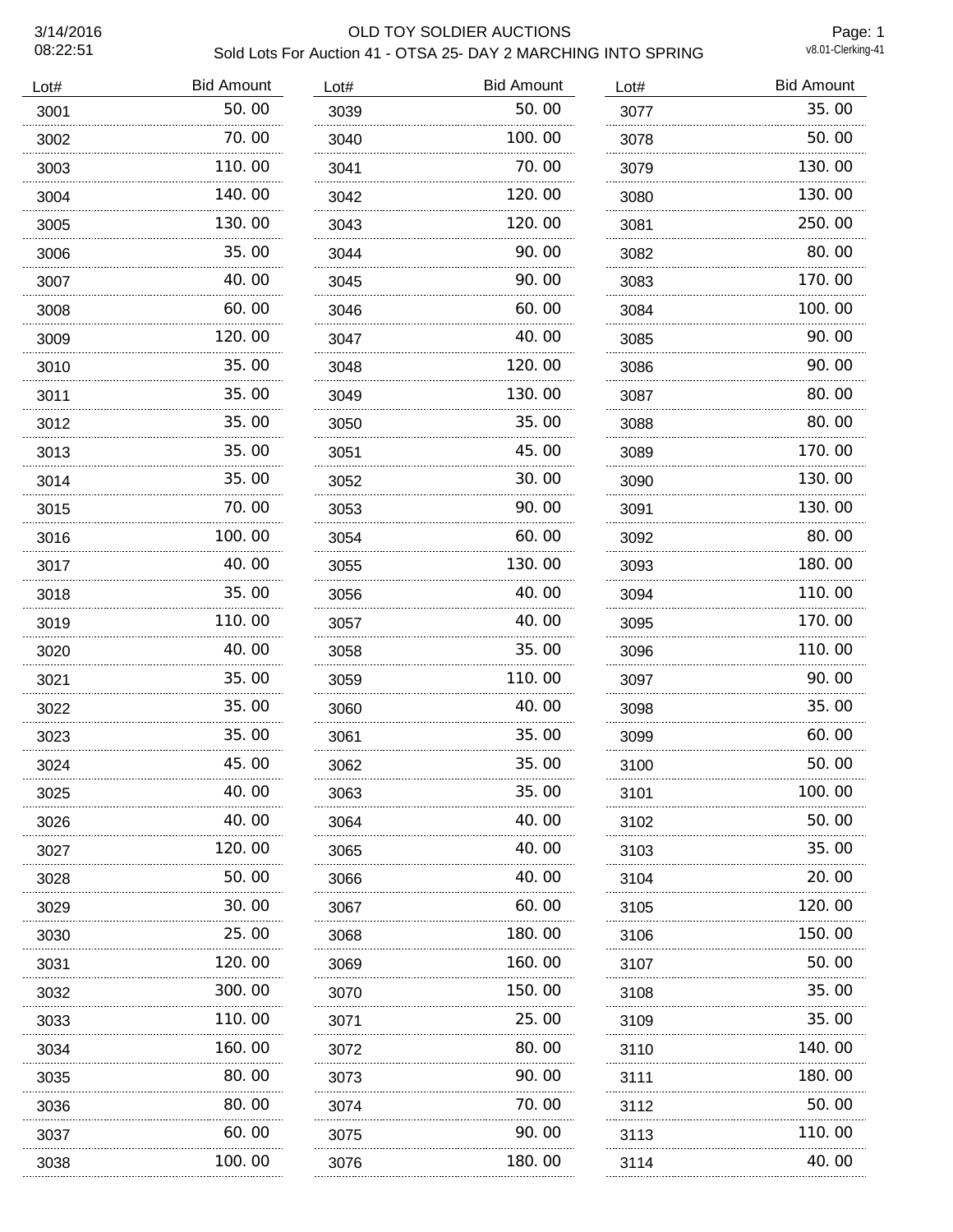#### 3/14/2016 OLD TOY SOLDIER AUCTIONS Sold Lots For Auction 41 - OTSA 25- DAY 2 MARCHING INTO SPRING

Page: 2<br>v8.01-Clerking-41

| Lot# | <b>Bid Amount</b> | Lot# | <b>Bid Amount</b> | Lot# | <b>Bid Amount</b> |
|------|-------------------|------|-------------------|------|-------------------|
| 3115 | 50.00             | 3153 | 60.00             | 3191 | 60.00             |
| 3116 | 170.00            | 3154 | 70.00             | 3192 | 120.00            |
| 3117 | 110.00            | 3155 | 140.00            | 3193 | 60.00             |
| 3118 | 130.00            | 3156 | 180.00            | 3194 | 110.00            |
| 3119 | 30.00             | 3157 | 50.00             | 3195 | 150.00            |
| 3120 | 40.00             | 3158 | 60.00             | 3196 | 60.00             |
| 3121 | 35.00             | 3159 | 70.00             | 3197 | 250.00            |
| 3122 | 45.00             | 3160 | 50.00             | 3198 | 120.00            |
| 3123 | 120.00            | 3161 | 60.00             | 3199 | 40.00             |
| 3124 | 30.00             | 3162 | 140.00            | 3200 | 60.00             |
| 3125 | 30.00             | 3163 | 35.00             | 3201 | 60.00             |
| 3126 | 35.00             | 3164 | 50.00             | 3202 | 70.00             |
| 3127 | 30.00             | 3165 | 90.00             | 3203 | 60.00             |
| 3128 | 35.00             | 3166 | 50.00             | 3204 | 70.00             |
| 3129 | 90.00             | 3167 | 50.00             | 3205 | 35.00             |
| 3130 | 50.00             | 3168 | 45.00             | 3206 | 35.00             |
| 3131 | 20.00             | 3169 | 30.00             | 3207 | 35.00             |
| 3132 | 50.00             | 3170 | 30.00             | 3208 | 40.00             |
| 3133 | 45.00             | 3171 | 30.00             | 3209 | 35.00             |
| 3134 | 40.00             | 3172 | 60.00             | 3210 | 40.00             |
| 3135 | 25.00             | 3173 | 90.00             | 3211 | 45.00             |
| 3136 | 30.00             | 3174 | 50.00             | 3212 | 35.00             |
| 3137 | 15.00             | 3175 | 90.00             | 3213 | 40.00             |
| 3138 | 40.00             | 3176 | 80.00             | 3214 | 40.00             |
| 3139 | 25.00             | 3177 | 45.00             | 3215 | 40.00             |
| 3140 | 80.00             | 3178 | 45.00             | 3216 | 45.00             |
| 3141 | 40. 00            | 3179 | 40. OO            | 3217 | 40.00             |
| 3142 | 40.00             | 3180 | 80.00             | 3218 | 40.00             |
| 3143 | 40. OO            | 3181 | 110.00            | 3219 | 40.00             |
| 3144 | 40.00             | 3182 | 170.00            | 3220 | 45.00             |
| 3145 | 45.00             | 3183 | 60.00             | 3221 | 35.00             |
| 3146 | 35.00             | 3184 | 70.00             | 3222 | 40.00             |
| 3147 | 80.00             | 3185 | 70.00             | 3223 | 30.00             |
| 3148 | 100. 00           | 3186 | 100.00            | 3224 | 35.00             |
| 3149 | 30.00             | 3187 | 100.00            | 3225 | 35.00             |
| 3150 | 45.00             | 3188 | 70.00             | 3226 | 20.00             |
| 3151 | 45.00<br>.        | 3189 | 80.00             | 3227 | 40.00             |
| 3152 | 30.00             | 3190 | 150.00            | 3228 | 35.00             |
|      |                   |      |                   |      |                   |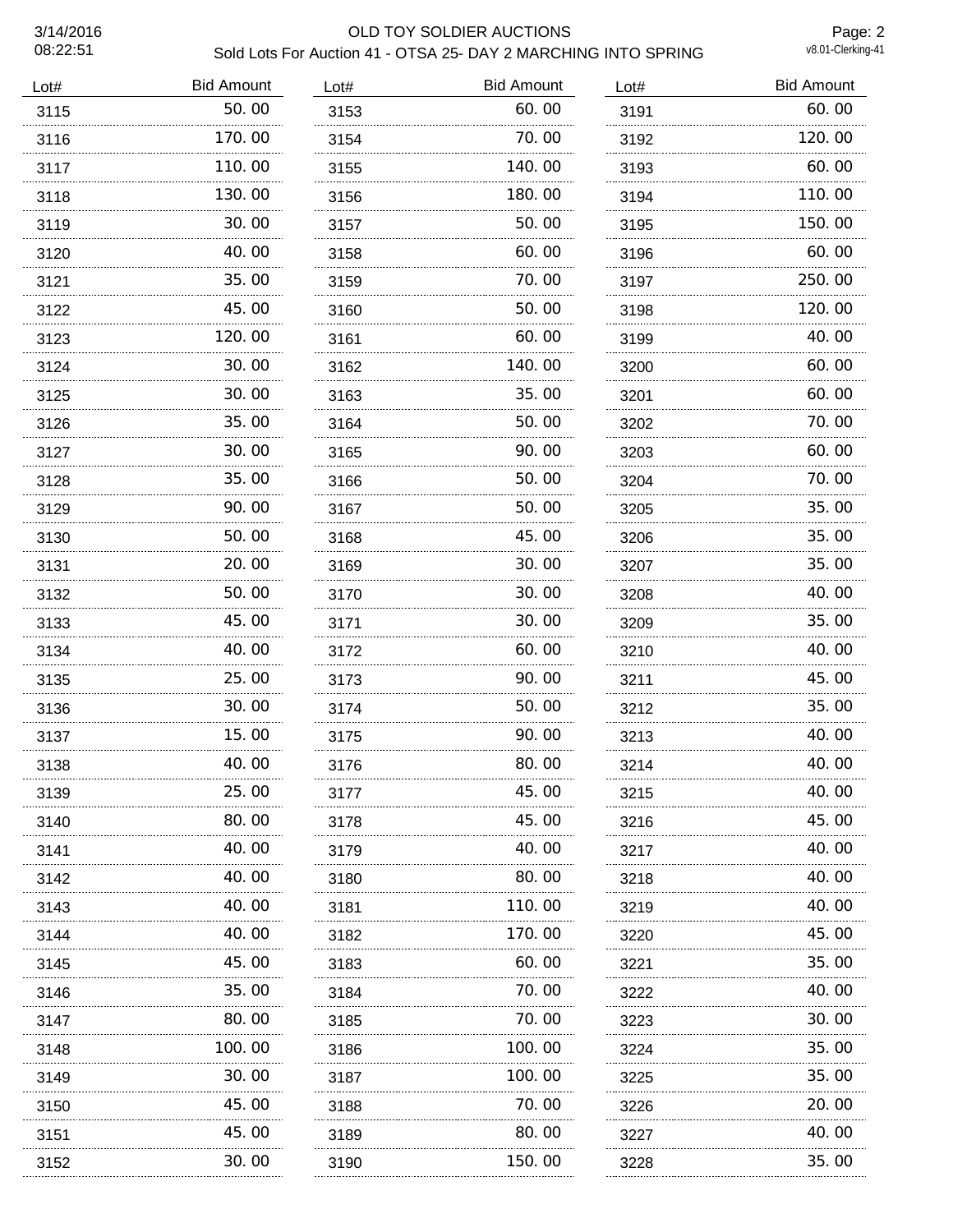#### 3/14/2016 OLD TOY SOLDIER AUCTIONS Sold Lots For Auction 41 - OTSA 25- DAY 2 MARCHING INTO SPRING

Page: 3<br>v8.01-Clerking-41

| Lot# | <b>Bid Amount</b> | Lot# | <b>Bid Amount</b> | Lot# | <b>Bid Amount</b> |
|------|-------------------|------|-------------------|------|-------------------|
| 3229 | 35.00             | 3267 | 40.00             | 3305 | 90.00             |
| 3230 | 40.00             | 3268 | 70.00             | 3306 | 140.00            |
| 3231 | 35.00             | 3269 | 35.00             | 3307 | 80.00             |
| 3232 | 30.00             | 3270 | 60.00             | 3308 | 80.00             |
| 3233 | 30.00             | 3271 | 80.00             | 3309 | 90.00             |
| 3234 | 40.00             | 3272 | 40.00             | 3310 | 45.00             |
| 3235 | 50.00             | 3273 | 110.00            | 3311 | 90.00             |
| 3236 | 30.00             | 3274 | 120.00            | 3312 | 50.00             |
| 3237 | 35.00             | 3275 | 70.00             | 3313 | 80.00             |
| 3238 | 40.00             | 3276 | 90.00             | 3314 | 100.00            |
| 3239 | 45.00             | 3277 | 35.00             | 3315 | 80.00             |
| 3240 | 45.00             | 3278 | 35.00             | 3316 | 70.00             |
| 3241 | 45.00             | 3279 | 35.00             | 3317 | 80.00             |
| 3242 | 40.00             | 3280 | 190.00            | 3318 | 80.00             |
| 3243 | 30.00             | 3281 | 60.00             | 3319 | 60.00             |
| 3244 | 40.00             | 3282 | 40.00             | 3320 | 80.00             |
| 3245 | 35.00<br>.        | 3283 | 60.00             | 3321 | 30.00             |
| 3246 | 50.00             | 3284 | 40.00             | 3322 | 30.00             |
| 3247 | 45.00<br>.        | 3285 | 60.00             | 3323 | 160.00            |
| 3248 | 50.00             | 3286 | 30.00             | 3324 | 90.00             |
| 3249 | 50.00             | 3287 | 60.00             | 3325 | 35.00             |
| 3250 | 40.00             | 3288 | 40.00             | 3326 | 45.00             |
| 3251 | 40.00             | 3289 | 90.00             | 3327 | 35.00             |
| 3252 | 45.00             | 3290 | 25.00             | 3328 | 40.00             |
| 3253 | 375.00            | 3291 | 45.00             | 3329 | 100.00            |
| 3254 | 110.00            | 3292 | 80.00             | 3330 | 40.00             |
| 3255 | 180.00            | 3293 | 40. 00            | 3331 | 40.00             |
| 3256 | 120.00            | 3294 | 70.00             | 3332 | 70. 00            |
| 3257 | 275.00            | 3295 | 45.00             | 3333 | 45.00             |
| 3258 | 45.00             | 3296 | 40.00             | 3334 | 250.00            |
| 3259 | 120.00            | 3297 | 25.00             | 3335 | 1, 200. 00        |
| 3260 | 40.00             | 3298 | 40.00             | 3336 | 60.00             |
| 3261 | 90.00             | 3299 | 45.00             | 3337 | 80.00             |
| 3262 | 50.00             | 3300 | 25.00             | 3338 | 80.00             |
| 3263 | 60.00             | 3301 | 30. 00            | 3339 | 60.00             |
| 3264 | 250.00            | 3302 | 60.00             | 3340 | 60.00             |
| 3265 | 200.00<br>        | 3303 | 45.00             | 3341 | 40.00             |
| 3266 | 45.00             | 3304 | 30.00             | 3342 | 25.00             |
|      |                   |      |                   |      |                   |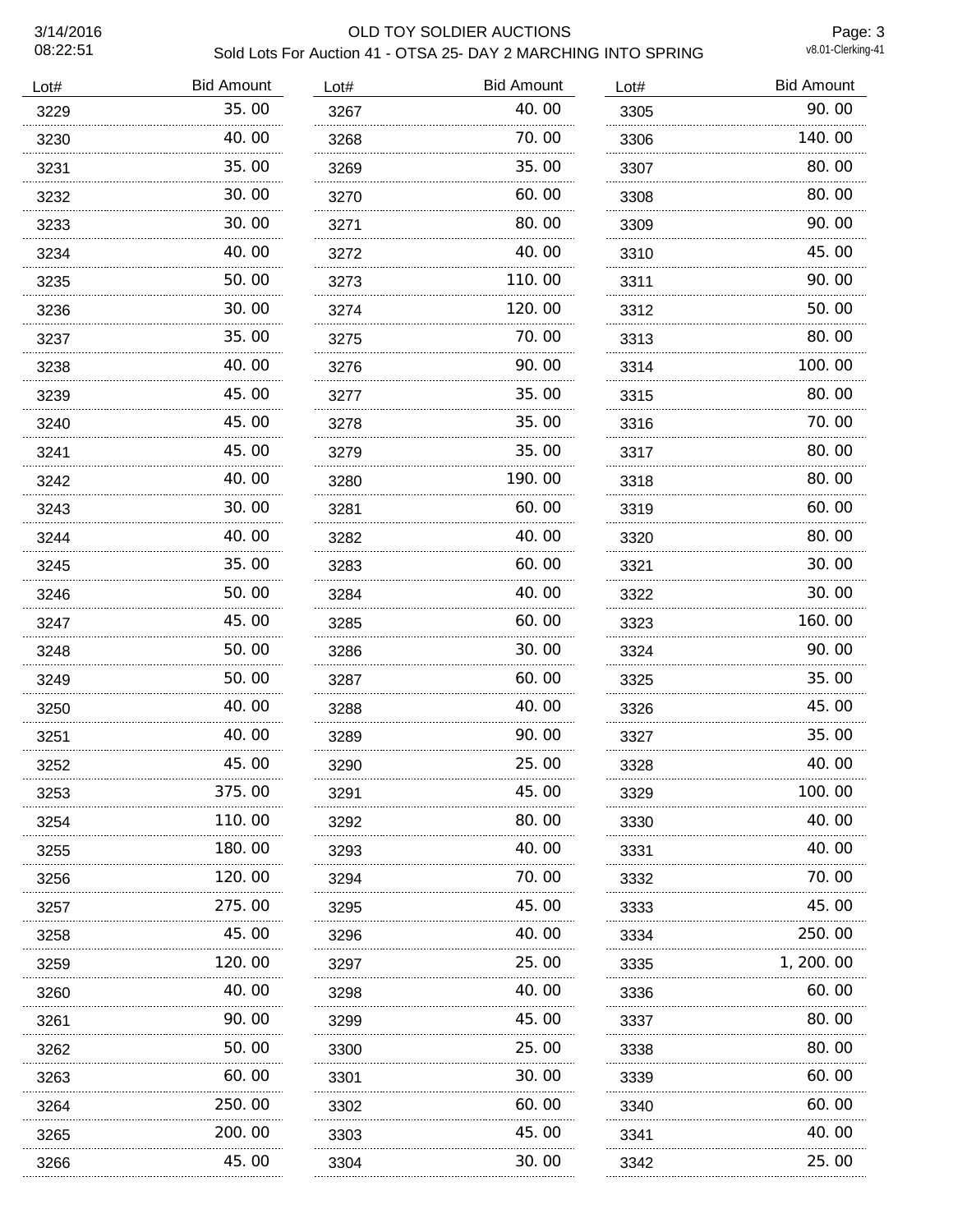#### 3/14/2016 OLD TOY SOLDIER AUCTIONS Sold Lots For Auction 41 - OTSA 25- DAY 2 MARCHING INTO SPRING

Page: 4<br>v8.01-Clerking-41

| Lot# | <b>Bid Amount</b> | Lot# | <b>Bid Amount</b> | Lot# | <b>Bid Amount</b> |
|------|-------------------|------|-------------------|------|-------------------|
| 3343 | 30.00             | 3381 | 250.00            | 3419 | 15.00             |
| 3344 | 90.00             | 3382 | 130.00            | 3420 | 10.00             |
| 3345 | 60.00             | 3383 | 30.00             | 3421 | 15.00             |
| 3346 | 35.00             | 3384 | 40.00             | 3422 | 15.00             |
| 3347 | 30.00             | 3385 | 110.00            | 3423 | 35.00             |
| 3348 | 35.00             | 3386 | 110.00            | 3424 | 40.00             |
| 3349 | 30.00             | 3387 | 30.00             | 3425 | 50.00             |
| 3350 | 45.00             | 3388 | 110.00            | 3426 | 50.00             |
| 3351 | 200.00            | 3389 | 225.00            | 3427 | 50.00             |
| 3352 | 80.00             | 3390 | 80.00             | 3428 | 80.00             |
| 3353 | 80.00             | 3391 | 40.00             | 3429 | 25.00             |
| 3354 | 80.00             | 3392 | 35.00             | 3430 | 25.00             |
| 3355 | 50.00             | 3393 | 15.00             | 3431 | 60.00             |
| 3356 | 140.00            | 3394 | 170.00            | 3432 | 120.00            |
| 3357 | 45.00             | 3395 | 50.00             | 3433 | 30.00             |
| 3358 | 60.00             | 3396 | 35.00             | 3434 | 120.00            |
| 3359 | 30.00             | 3397 | 20.00             | 3435 | 20.00             |
| 3360 | 45.00             | 3398 | 40.00             | 3436 | 45.00             |
| 3361 | 110.00            | 3399 | 20.00             | 3437 | 25.00             |
| 3362 | 60.00             | 3400 | 45.00             | 3438 | 45.00             |
| 3363 | 80.00             | 3401 | 15.00             | 3439 | 60.00             |
| 3364 | 50.00             | 3402 | 40.00             | 3440 | 60.00             |
| 3365 | 30.00             | 3403 | 20.00             | 3441 | 25.00             |
| 3366 | 25.00             | 3404 | 100.00            | 3442 | 25.00             |
| 3367 | 45.00             | 3405 | 20.00             | 3443 | 25.00             |
| 3368 | 100.00            | 3406 | 45.00             | 3444 | 15.00             |
| 3369 | 90.00             | 3407 | 45.00             | 3445 | 20.00             |
| 3370 | 200.00            | 3408 | 30.00             | 3446 | 20.00             |
| 3371 | 70.00             | 3409 | 90.00             | 3447 | 130.00            |
| 3372 | 170.00            | 3410 | 60.00             | 3448 | 350.00            |
| 3373 | 300.00            | 3411 | 20.00             | 3449 | 40.00             |
| 3374 | 250.00            | 3412 | 20.00             | 3450 | 40.00             |
| 3375 | 80.00             | 3413 | 30.00             | 3451 | 30.00             |
| 3376 | 375.00            | 3414 | 35.00             | 3452 | 40.00             |
| 3377 | 100.00            | 3415 | 20.00             | 3453 | 40.00             |
| 3378 | 110.00            | 3416 | 70.00             | 3454 | 120.00            |
| 3379 | 140.00            | 3417 | 60.00             | 3455 | 35.00             |
| 3380 | 100.00            | 3418 | 60.00             | 3456 | 45.00             |
|      |                   |      |                   |      |                   |